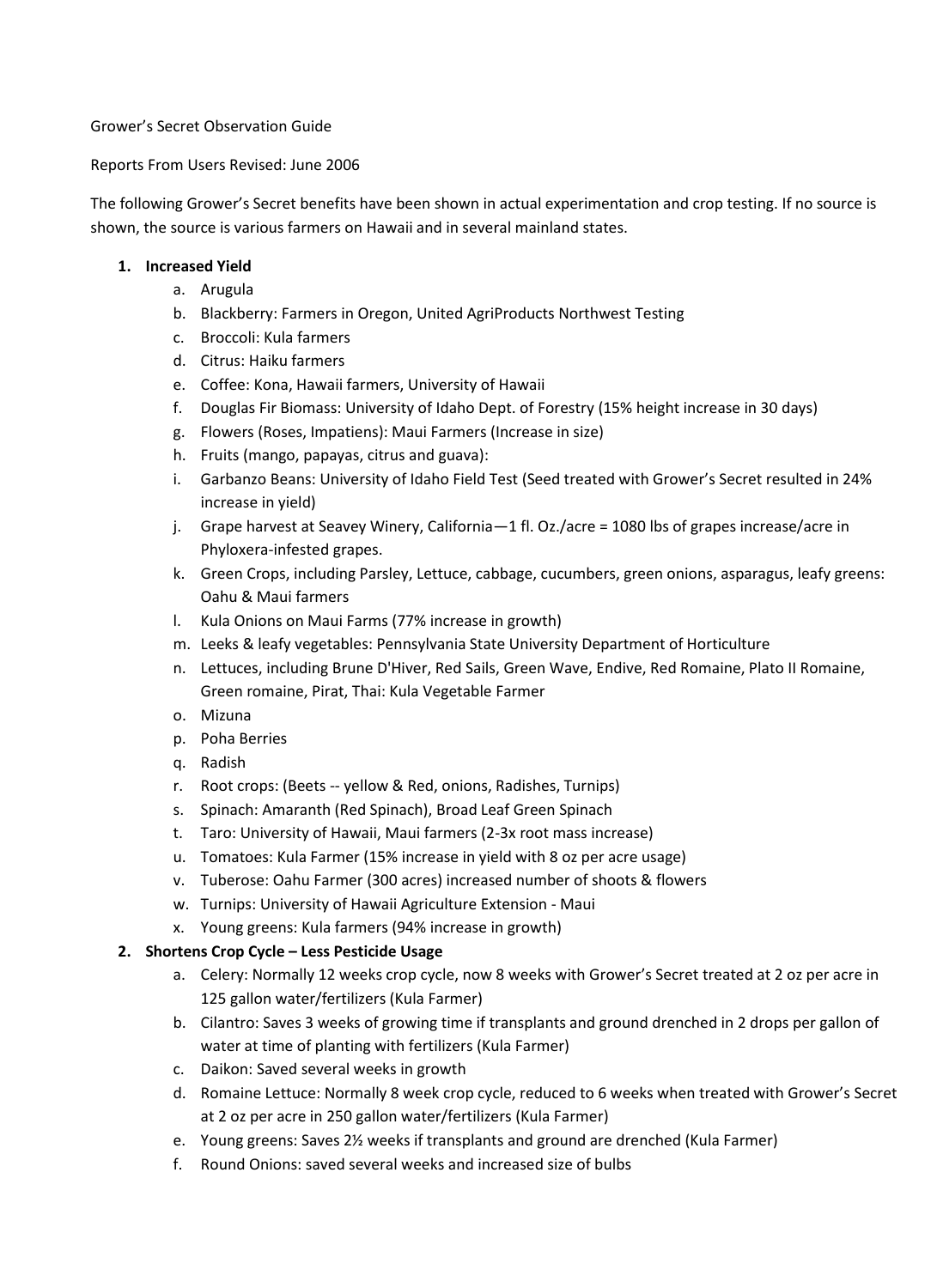### **3. Promote Recovery Or Rejuvenation Of Distressed Plants From The Following Conditions:**

- a. Late Frost Damage: Oregon, United AgriProducts Northwest
- b. Fungal Root Rot Infestation: Oregon, United AgriProducts Northwest
- c. Root Knot Infestation (Coffee trees): Kona, University of Hawaii Nematologists
- d. Phyloxera Infestation in vineyards: Seavey Winery, California
- e. Root Knot Infestation (String beans): Hawaii Farmers
- f. Insect Crop Defoliation (Turnips / caterpillars): University of Hawaii Agriculture Extension
- g. Chemical Defoliation (Roses): University of Hawaii Agriculture Extension
- h. Old Flower Crops produced another flower crop: Kula Flower farmers
- i. Old Citrus and Papaya Trees recovered: Hawaii farmers
- j. Ratoon Pineapple Plant Recovery: Maui Pineapple Company potted ratoon plants, farmer, gardener
- k. Old Asparagus Clumps: Maui Grower
- l. Dying Potted Palms: Maui Grower
- m. Sunflower plants produced new flowers after seed harvest: Maui Farmer
- n. Dying Heliconias: Recovered and grew to twice the size: Flower Farmer
- o. Flood Damage to Parsley: Kula Farmer
- p. Ginger Plants Recovered one week after application: Flower Farmer

#### **4. General Grown Enhancer**

- a. Reduce crop cycle time for vegetables (lettuce, parsley)
- b. Support to a more robust life stage (Douglas Fir seedling data)
- c. Increases bulb development (Onion Farmers)
- d. Increase orchid growth (Maui Orchid Society President)
- e. Increases seedling growth
- f. Shorten time to flowering (pineapples)
- g. More uniform crop growth (onions, pineapples, turfgrass)
- h. Increase stolon growth, faster coverage (Turfgrass)
- i. Increase general tree growth (mangoes, guava, papayas)

### **5. Increase Survival Rate**

- a. Vegetable Transplants (Lettuces--Brune D'Hiver, Red Sails, Green Wave, Endive, Red Romaine, Plato II Romaine, Green romaine, Pirat, Thai): Kula Vegetable Farmer
- b. Spinach (Amaranth Red Spinach, Broad Leaf Green Spinach): Kula Farmers
- c. Mizuna transplants: Kula Farmers
- d. Arugula transplants: Kula Farmers
- e. Root crops (Beets yellow & Red, onions, Radishes, Turnips)
- f. Tree Seedlings: University of Idaho
- g. Direct seeding in Treated Soils
- h. Fruit Tree Transplant Aid
- i. Prolong life of cut flowers

### **6. Improve Overall Plant Vitality And Vigor**

- a. Increase in Leaf size (lettuce, leafy vegetables)
- b. Increase girth (pineapples)
- c. Increase foliage (lettuce, parsley, heliconias, gingers)
- d. Increase branching (coffee, grapes)
- e. Increase in fruit size (mangoes, guava, berries)
- f. Increase in fruit yield (mangoes, coffee, citrus, grapes)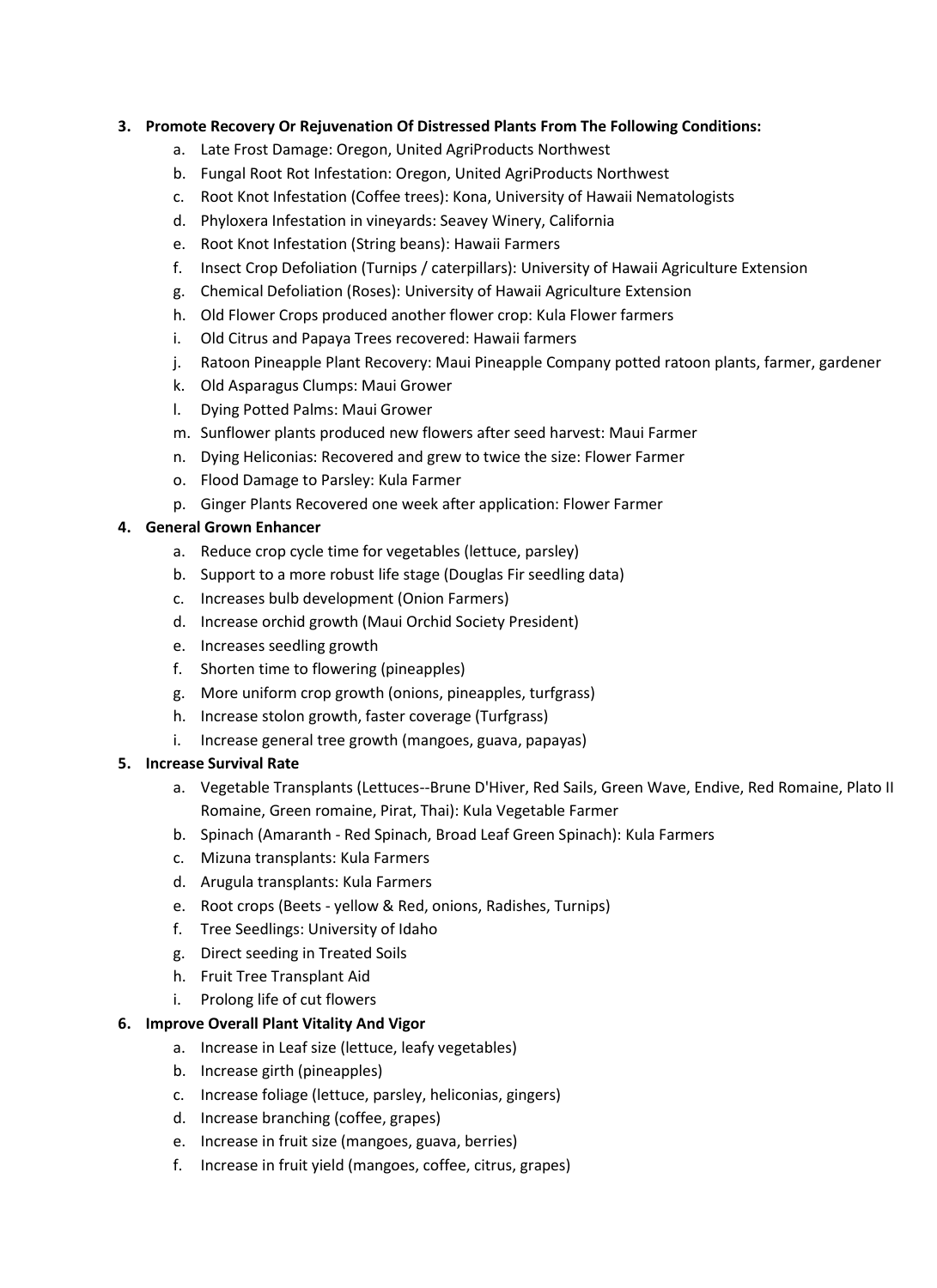- g. Increase in fruit quality (papaya, grapes, blackberries, mangoes)
- h. Increase in Flowers (Impatiens, bromeliads, roses, ginger)
- i. Increase greeness of leaves (Bok Choy, Celery)

# **7. Improve Quality**

- a. Increases Sugar Content (Kula Onions increased bric content)
- b. Sweeter Oranges
- c. Papaya and mango fruit quality increased sweeter and larger

### **8. Improved Weather Resistance**

- a. Longer and robust root system prevents vegetable seedling washouts in heavy rains—Kula Vegetable Farmer
- b. Rain flooded fields resulted in mud-covered Chinese Parsley that still grew, (normally would die)

# **9. Reduces Incidence Of Disease**

- a. Less Bacterial bulb rot in round onions—Kula Onion Farmers
- b. Less fungal leaf spots—Orchid grower
- c. Recovery from Root Rot Fungus infestation—United AgriProducts Northwest
- d. Recovery from Nematode Infestation—University of Hawaii, Farmers

# **10. Seed Germination**

- a. Increases the germination rate of old seeds or difficult to germinate seeds: Fukuda Seed Store, Oahu Northshore Organic Market
- b. Shortens sprout manufacturing by three days---normally takes 10 days—Fukuda Seed Store
- c. Increased germination of Togan Seeds with soil drench---Grower
- d. Increased Garbanzo bean germination in field study—Univ. of Idaho

## **11. Maintenance of Production**

a. Under severe nematode pressure, 10,000 nematode per gram, still able to produce high quality and quantity crop of Parsley---Kula Farmer

### **12. Largest & Fastest Growth With Plant Growth EnhancerTreatment**

- a. Treated grapes have the largest leaves seen (Seavey Winery)
- b. Longest roots seen (Parsley Farmer)
- c. Fastest growing Heliconia seen (Hana Flower Farmer)
- d. Largest Berries seen (Oregon Berry Farmer)
- e. Fastest growing vegetables (Broccoli, radish, beans) (Vegetable Farmers)
- f. Fastest growing Guava tree (Hana Guava grower)

### **13. Cost Effectiveness**

- a. Dilution of 1:8,000 in water for woody plants (one ounce in 60 gallons water)
- b. Weaker version for vegetable and flowers, dilute 1:16,000. (one ounce in 125 gallons of water)
- c. Depending on the crop and dilution rates, four applications per year for fruit trees or monthly applications for vegetable and flowers.
- d. Shortens Crop cycles: e.g. shortens Celery crop cycle by four weeks

### **14. Product Safety**

- a. No caution or warning required on label
- b. Nontoxic according to Acute Oral Toxicity Test
- c. Classified as "Not a pesticide" by EPA
- d. Organic Usage by HOFA Meets USDA National Organic Guidelines
- e. Exceeds USDA Phytosanitary Requirements